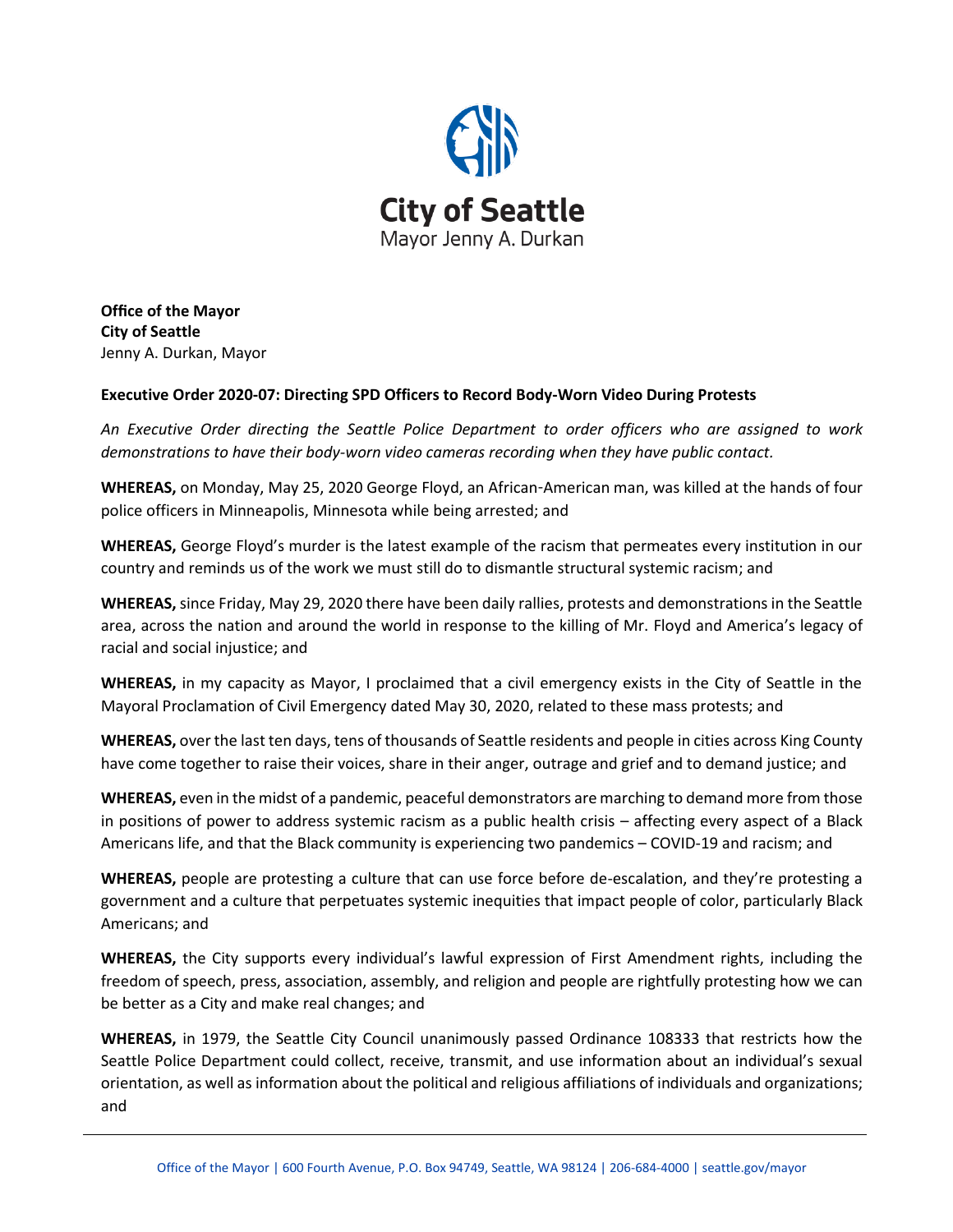Executive Order 2020-07 (SPD Body Worn Video Recording During Protests) Page 2 of 3 June 8, 2020

**WHEREAS,** the ordinance became Chapter 14.12 of Seattle Municipal Code, Collection of Information for Law Enforcement Purposes and was recognized at the time as one of the first local ordinances to restrict the type of information collected by police departments; and

**WHEREAS,** a 2019 Seattle Office of Inspector General (OIG) Compliance Audit of Chapter 14.12 found that the requirements established in 1979 are outdated, and the Chapter does not address modern methods of distributing information, resulting in inconsistent practices by different units within SPD; and

**WHEREAS**, while the OIG Audit did not detect any violations of Chapter 14.12, the OIG identified several issues relating to the outdated language of the Chapter which prevent OIG from being able to determine whether SPD is in full compliance; and

**WHEREAS,** under Executive Order 2017-03, SPD has equipped all front-line police officers with body cameras, with the intended goal of enhancing public trust in the Seattle Police Department by providing greater transparency into officer-public interactions; and

**WHEREAS,** SPD Manual 16.090 states that officers will not record people lawfully exercising their freedom of speech, press, association, assembly, or religion unless they have probable cause to believe that criminal activity is occurring or when ordered to record by a supervisor; and

**WHEREAS,** the prohibition of recording people lawfully exercising their freedom of speech, press, association, assembly, or religion absent probable cause of criminal activity was specifically designed to protect these First Amendment rights; and

**WHEREAS,** the Body Worn Video policy raises complicated issues of privacy, accountability and public transparency and was crafted in careful consultation under the Consent Decree process with the federal Monitor, Department of Justice, Community Police Commission, and a group of stakeholders that included members of the King County Coalition Ending Gender-Based Violence, Somali Community Services of Seattle, Seattle Police Department, Mayor's Office, Seattle City Council, Seattle City Attorney, King County Sheriff's Office, King County Department of Public Defense, King County Executive, and experts in constitutional and municipal law; and

**WHEREAS,** the protests and demonstrations throughout Seattle in response to the killing of George Floyd, as well as Breonna Taylor, Manuel Ellis, and many other Black Americans and people of color, and also Seattle residents such as Charleena Lyles, Che Taylor, and John T. Williams, represent a clarion call for greater police accountability and institutional reform; and

**WHEREAS,** the Mayor's Office has recently received over 26,000 emails about the demonstrations, including numerous requests from protestors and Black-led organizations to have officers responding to the protests have body-worn video recording during the protests; and

**WHEREAS,** the prompt implementation of body-worn video recording is necessary to improve accountability and public confidence in SPD's on-going response to legally protected, First Amendment expression of free speech and assembly; and

**WHEREAS,** the direction under this Executive Order is not intended to infringe on people's lawful exercise of first amendment rights or create a chilling effect or used for surveillance purposes; instead the direction is in direct response to the recent events and the need to increase officer accountability and public transparency; and